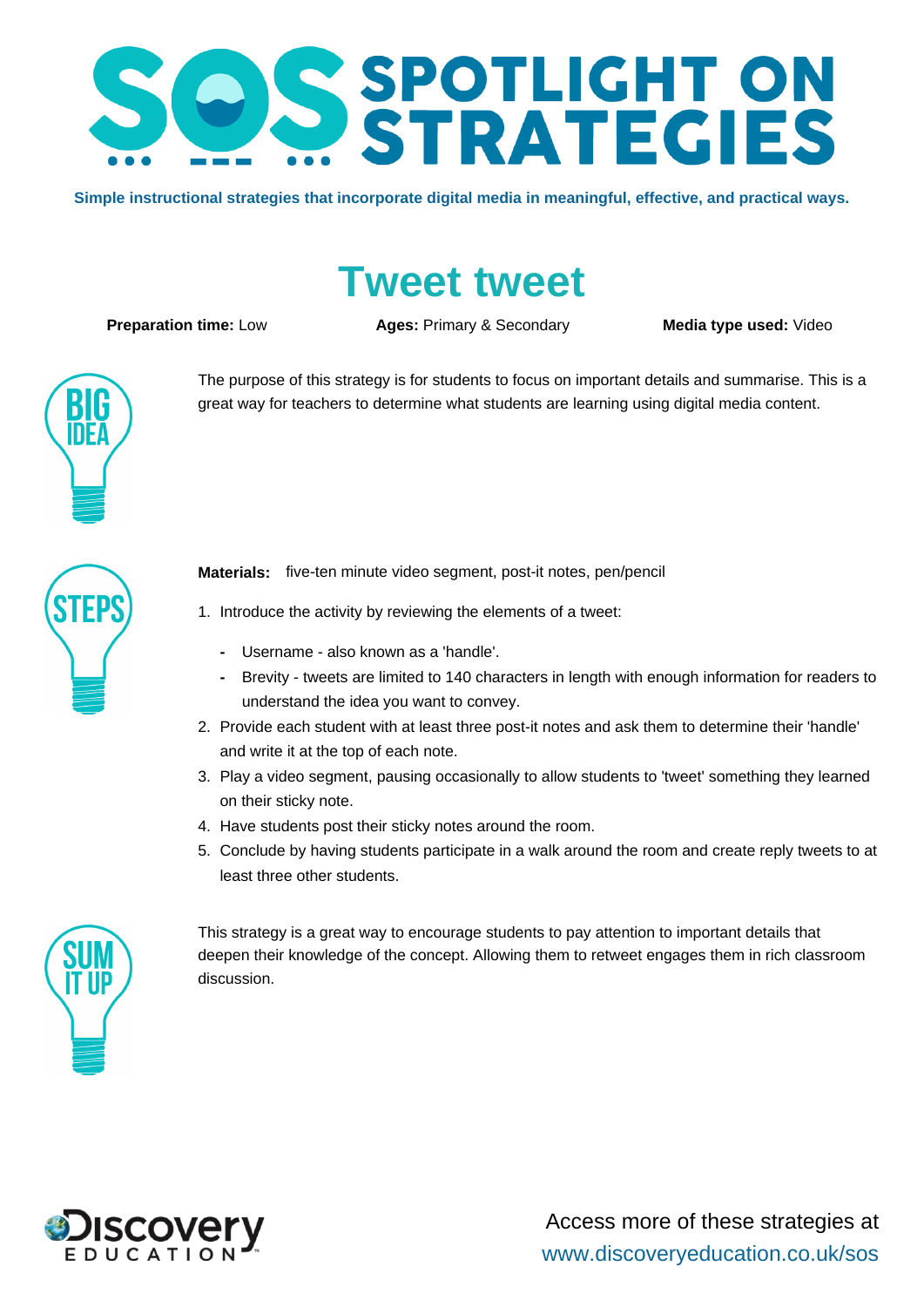

**Simple instructional strategies that incorporate digital media in meaningful, effective, and practical ways.**



- Group similar tweets to create a graphic organiser or mind map.
- Have students develop their tweets into a blog post.
- Continue tweeting by creating a classroom "Tweet Board".